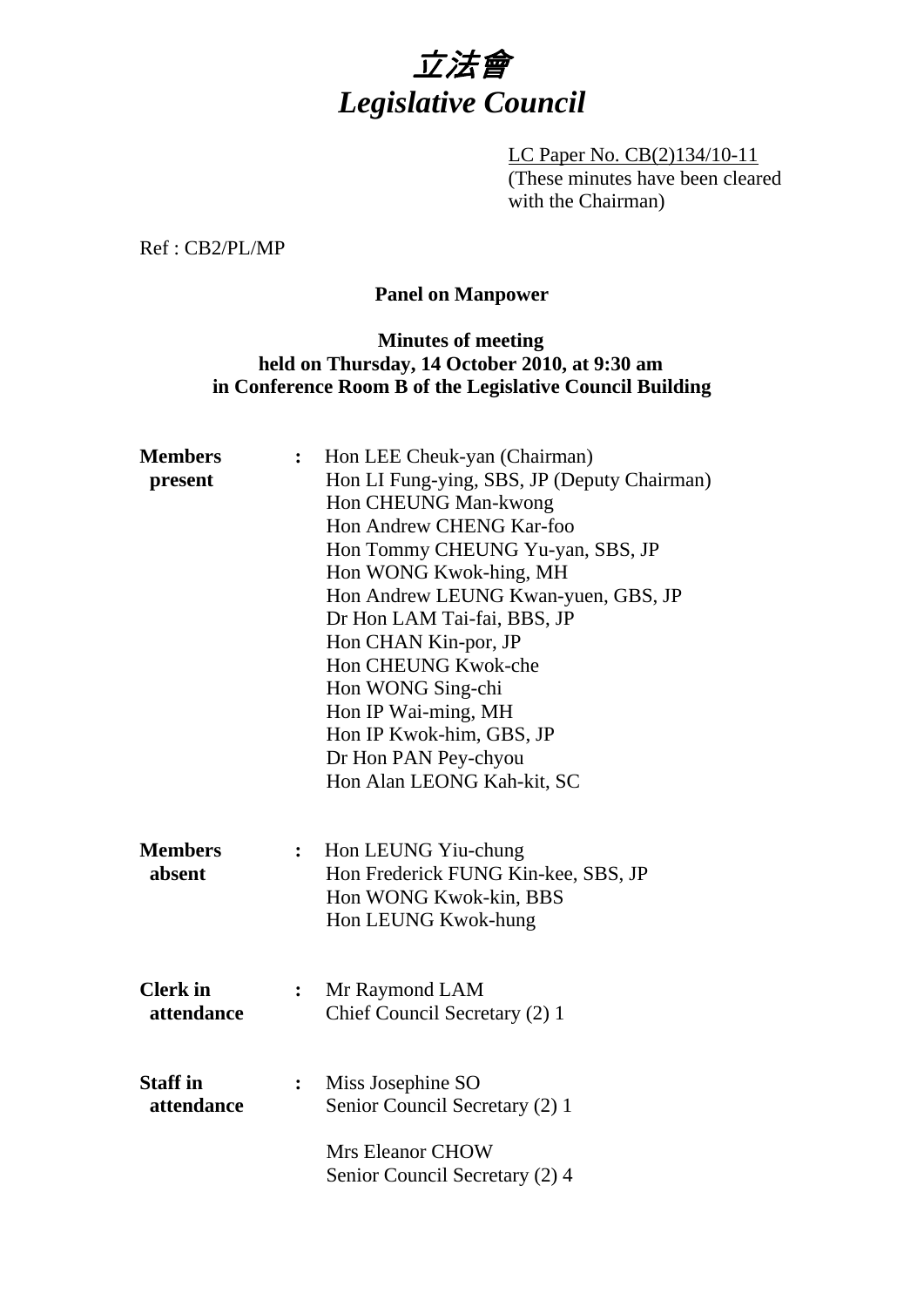Mr Ian CHOW Council Secretary (2) 1

Ms Camy YOONG Clerical Assistant (2) 1

#### Action

## **I. Election of Chairman and Deputy Chairman for the 2010-2011 session**

#### Election of Chairman

 Ms LI Fung-ying, Chairman of the Panel for the 2009-2010 session, called for nominations for the chairmanship of the Panel. Mr LEE Cheuk-yan was nominated by Mr CHEUNG Man-kwong and the nomination was seconded by Mr CHAN Kin-por and Dr LAM Tai-fai. Mr LEE Cheuk-yan accepted the nomination.

2. As there was no other nomination, Ms LI Fung-ying declared Mr LEE Cheuk-yan elected as Chairman of the Panel for the 2010-2011 session. Mr LEE Cheuk-yan then took the chair.

## Election of Deputy Chairman

3. The Chairman called for nominations for the deputy chairmanship of the Panel. Ms LI Fung-ying was nominated by Mr Tommy CHEUNG and the nomination was seconded by Dr PAN Pey-chyou, Mr Andrew LEUNG and Mr IP Kwok-him. Ms LI Fung-ying accepted the nomination.

4. As there was no other nomination, the Chairman declared Ms LI Fung-ying elected as Deputy Chairman of the Panel for the 2010-2011 session.

## **II. Schedule of meetings for the 2010-2011 session**

5. Members agreed that future regular meetings of the Panel would be held on the third Thursday of each month at 2:30 pm. Noting that the third Thursday of April 2011 was very close to the Easter holidays, members agreed that the regular meeting in April 2011 be held on Tuesday, 19 April 2011 at 4:30 pm. Members also agreed that the meeting in July 2011 be held on Tuesday, 12 July 2011 at 4:30 pm.

## **III. Items for discussion at future meetings**

Policy briefings at the meeting on 21 October 2010

6. The Chairman reminded members that the Panel would hold a meeting on 21 October 2010 at 2:30 pm to receive briefings by the Secretary for Labour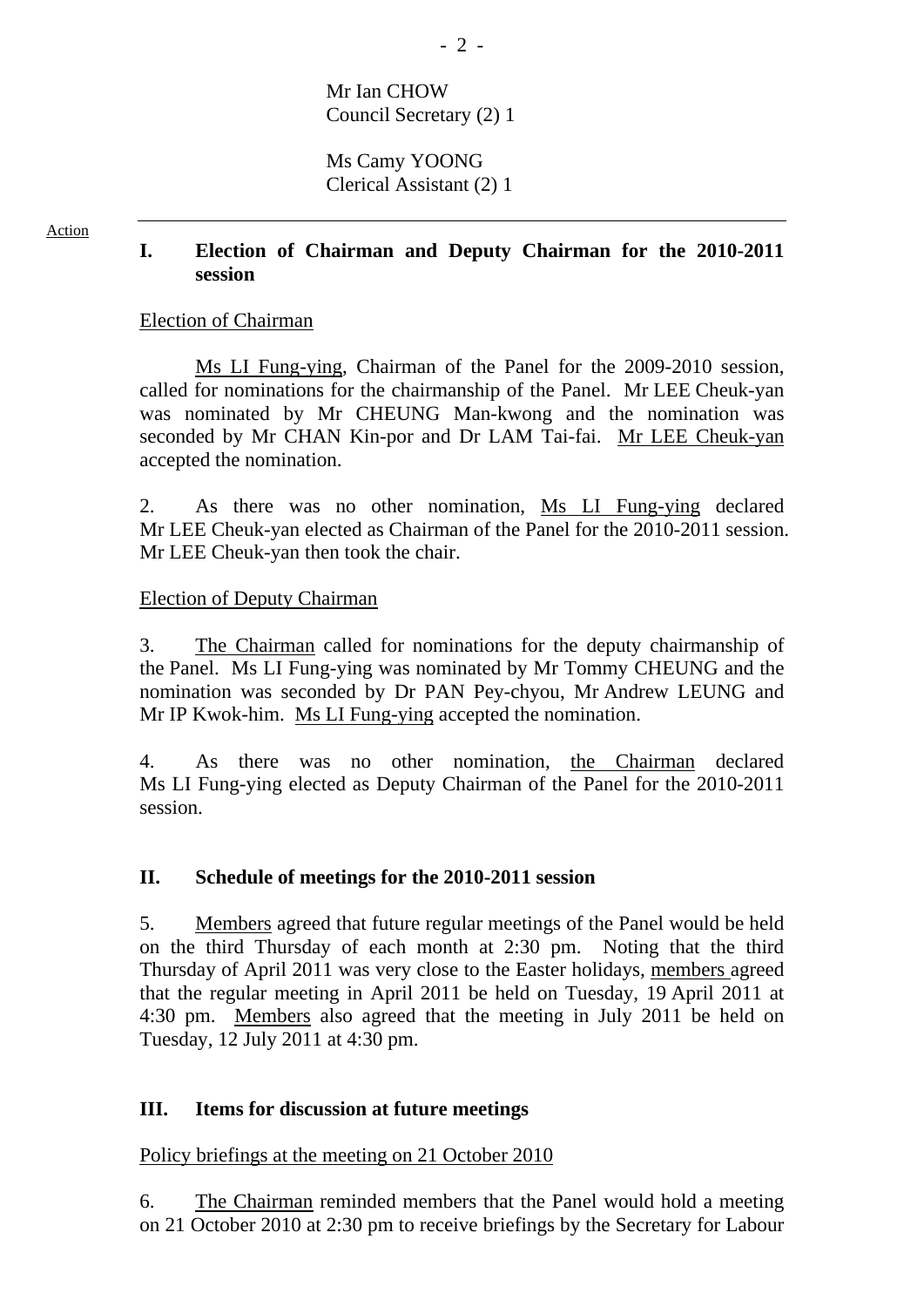and Welfare and the Secretary for Education on relevant policy initiatives in the Chief Executive's 2010-2011 Policy Address.

#### Regular meeting in November 2010

7. Members noted that the Administration had proposed the following items for discussion at the regular meeting scheduled for 18 November 2010 -

- (a) Creation of a Chief Labour Officer post for the implementation of statutory minimum wage;
- (b) Progress of the setting up of a pioneer one-stop employment and training centre in Tin Shui Wai; and
- (c) Hong Kong's occupational safety performance in the first half of 2010.

8. Noting that the Chief Executive had announced in his 2010-2011 Policy Address to launch a territory-wide Work Incentive Transport Subsidy Scheme to subsidize employed members of low-income families in meeting their travelling expenses commuting to and from work, the Deputy Chairman suggested and members agreed that the provision of employment-related transport subsidy be included in the agenda of the regular meeting in November 2010. In view of the number of items proposed for the regular meeting in November 2010, members agreed that discussion of the item "Hong Kong's occupational safety performance in the first half of 2010" as referred to in paragraph 7(c) above be deferred to a future meeting.

#### Issues for discussion at future meetings

9. Mr WONG Kwok-hing expressed concern about the slow progress of the Administration in taking forward the legislative proposal on compulsory reinstatement and re-engagement in respect of cases of unreasonable and unlawful dismissal. He suggested that the Administration should be requested to revert to the Panel within the current legislative session.

10. Mr WONG Kwok-hing further said that the Chief Executive had, in delivering the Policy Address on 13 October 2010, promised to commence an in-depth study on the imposition of standard working hours. He hoped that the Administration could provide this Panel with a timetable for introducing a bill on standard working hours, with a view to enacting legislation within the tenure of the third term of the Government of the Hong Kong Special Administrative Region.

11. The Chairman said that he would follow up with the Administration on the timing for discussion of the two issues raised by Mr WONG Kwok-hing.